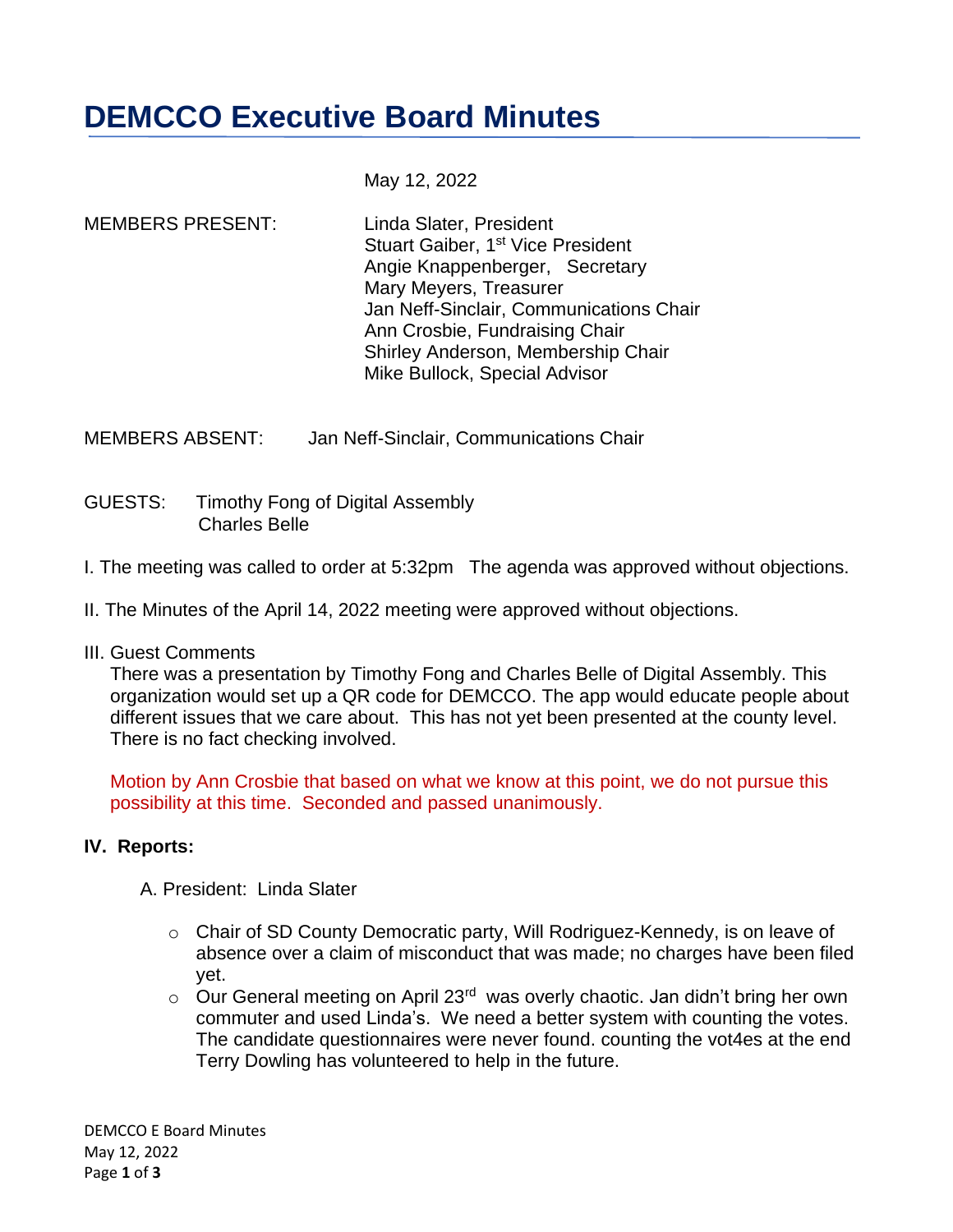- B. First Vice President, Stuart Gaiber
	- o **May**: Program will be a presentation and discussion by a panel that will focus on how candidates win. Panel members are: Lela Panagides, Hunter Jones Phillips, and Esther Sanchez. Presentation part of the meeting will begin at 11:00 am.
	- o **June**: No program; Call to action in place of monthly meeting
	- o **July:** Possibility is to do program around all the road use charge ; there was an interesting article in Time magazine on this issue
- C. Treasurer , Mary Meyer
	- o \$11,283 in our account; Some checks haven't cleared yet.
- D. Communications Committee, Jan Neff-Sinclair
	- o No report
- E. Membership Committee, Shirley Anderson
	- o About 187 in our membership
- F. Fundraising, Ann Crosbie
	- o Toured site that is by new pool in Oceanside that may be best for a fundraiser around the Holiday. Leaning toward a fundraiser around July 16-17 that would be a breakfast/brunch gathering with elected officials as speakers to draw attendance.
- G. Special Advisor, Mike Bullock
	- o We must focus on climate literacy in our educational systems. Teaching about our climate crisis is not the same as teaching environmental science. Instruction needs to focus on what needs to be done and perhaps could be done in an assembly type of format.

## **V. Unfinished Business**

#### A. **Endorsements update**

 FIE - Bill Fisher for Mira Costa CC Board Action: Linda will call Bill to see if he needs money

B. **Raffle for Moonlight tickets** for production of Memphis donated by Shirley Anderson Results: 5 sold …. Ann Crosbie won 2; Barbara Mead won 2 tickets

DEMCCO E Board Minutes May 12, 2022 Page **2** of **3**